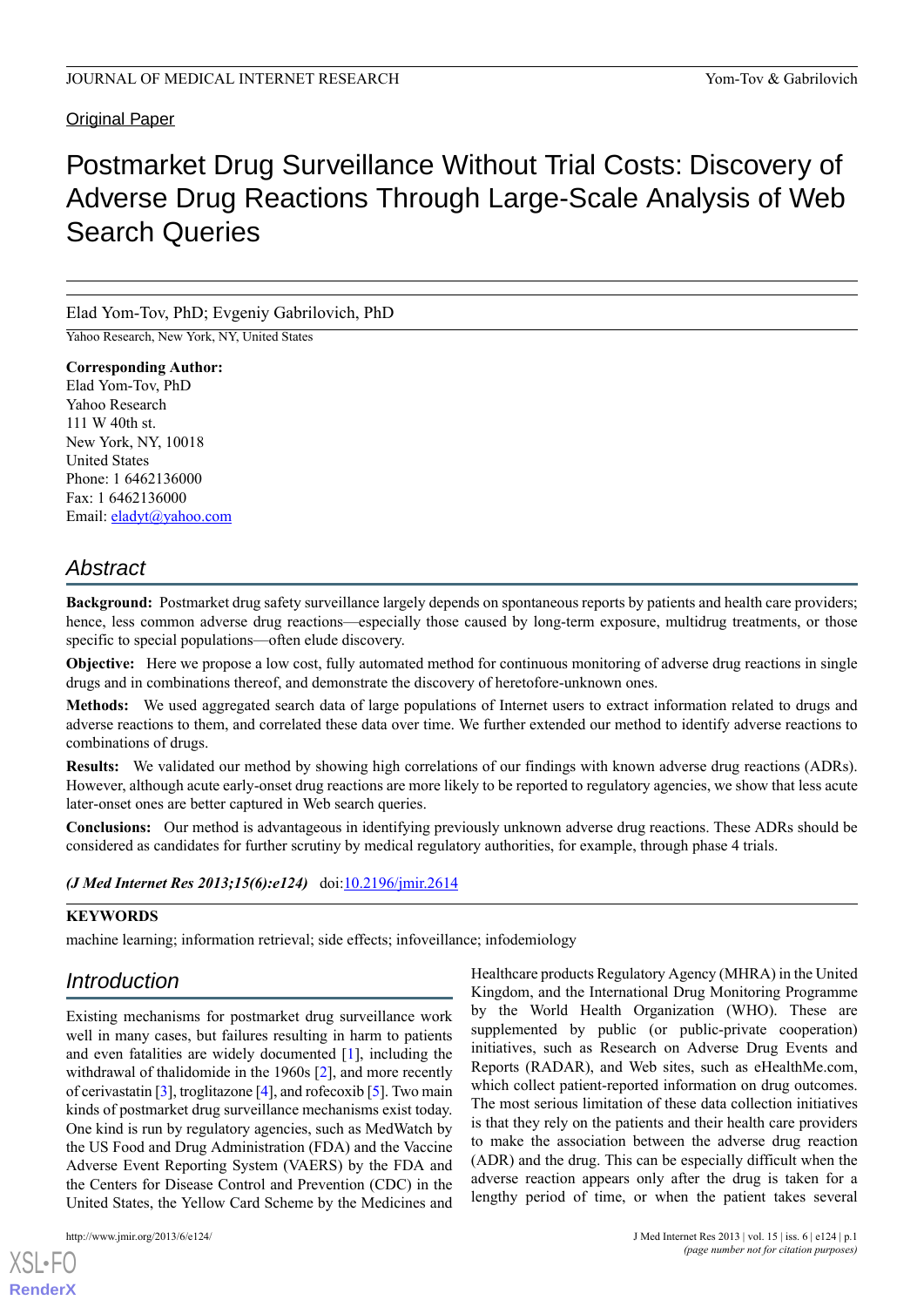medications concurrently. To alleviate this problem, projects such as the FDA's Sentinel Initiative  $[6]$  $[6]$ , the EU-ADR initiative [[7\]](#page-9-6), and the Observational Medical Outcomes Partnership (OMOP) [[8](#page-9-7)-[11\]](#page-10-0) are beginning to use observational data, including administrative claims and electronic health records, to identify adverse drug reactions.

Our proposed approach uses a novel kind of observational data, namely, Web search query logs. Search queries contain a cornucopia of world knowledge, and prior studies have used query logs to track tropical storms [\[12](#page-10-1)], certain life events [[13\]](#page-10-2), and the spread of disease [\[14](#page-10-3)]. As such, this approach is an example of infodemiology [\[15](#page-10-4)], and is enabled by the fact that as many as 80% of US Internet users seek health information online [[16\]](#page-10-5). Consequently, our methodology allows analyzing the data from literally hundreds of millions of people, and in some cases, a significant percentage of the patients using a given drug. Performing such analysis continually allows for long-term monitoring, whereas grouping search requests by geographical location facilitates demographic segmentation of the population  $[17]$  $[17]$ .

Existing drug surveillance mechanisms often depend on the need for medical providers or patients to realize the connection between the treatment and its side effects (adverse or otherwise). This inherent limitation poses a challenge to testing new methods for ADR discovery because existing data are not comprehensive enough to be considered a gold standard, considering that patients and medical providers might not realize the connection between treatments and some ADRs. Therefore, we adopted a 2-pronged approach for validating our method. First, we showed that it can reliably identify currently known ADRs. Although the findings of our method are positively correlated with existing data, this correlation is not perfect as we discover new, previously unknown ADRs. Second, we characterized the differences between the known and the newly discovered ADRs, and identified the most discordant ADRs (MDADRs) between these 2 sources. We show that the ADRs found by our method are usually less acute reactions (ie, not requiring immediate medical attention) with much later onset, which is exactly why they elude detection by conventional mechanisms. For all the drugs examined, we found that the ADRs apnea and cramps are consistently overlooked in the FDA data, as reported in the Adverse Event Reporting System (AERS), described subsequently, whereas tiredness and weight loss are frequent ADRs of vaccines that are overlooked in VAERS reports. We propose that the ADRs newly discovered by our method be further investigated in carefully designed clinical trials, which should be lengthy enough to allow detection of late-onset reactions.

# *Methods*

Our method, called the query log reaction score (QLRS), quantifies the prevalence of ADRs for a given drug, as explained subsequently. We used QLRS to identify ADRs of top-selling drugs and vaccines on the basis of queries submitted to the Yahoo US Web search engine during 6 months in 2010. A total

of 176 million unique users, as identified by a unique signature of the users' browser, were included in this study. The search logs were anonymized according to the Yahoo privacy policy by scrambling actual user identifiers. This was achieved by using a 1-way cryptographic hash function, which makes it impossible to map the resultant hash values back to the original user identifiers, while keeping the probability of collisions very low. As explained subsequently, only the search counts were considered, which were aggregated across users. Furthermore, the research described herein was carried out according to the Yahoo guidelines on human subject research.

We investigated 20 drugs (additional results for the top 100 drugs are provided in [Multimedia Appendix 1\)](#page-9-8), which are the top-selling drugs in the United States by revenue [[18\]](#page-10-7). We analyzed these drugs for 2 reasons. First, these findings would likely affect the largest number of people. Second, data are more abundant for these drugs; thus, results are likely to be more significant for these drugs. We note that all these drugs are usually taken for long periods of time; however, we have also demonstrated the applicability of our method to vaccines, as detailed in [Multimedia Appendix 1](#page-9-8), which are usually administered a limited number of times to each patient. We limited our work to nongeneric versions of these drugs to reduce the chance of additional confounding influences, and because brand names are mentioned 88% more often than generic names in the query log (not statistically significant). However, we also discuss the differences in ADRs of similar drugs in the Results section.

A total of 195 symptoms from *The International Statistical Classification of Diseases and Related Health Problems* 10th Revision (ICD-10) [\[19](#page-10-8)] were studied as manifestations of possible ADRs. We filtered the symptoms according to Wikipedia's List of Medical Symptoms [[20\]](#page-10-9) to facilitate replicability of our method in other languages. This list of symptoms was further expanded with synonyms (described subsequently), because patients frequently use nonmedical terminology to describe their symptoms. Basing our work on terms from Wikipedia (a popular information source) and identifying synonyms using behavioral data makes our approach suitable for identifying ADRs as described by nonprofessionals.

We limited the symptoms under consideration for each drug to the 50 most frequently queried symptoms for that drug. We identified possible ways nonprofessionals described their health symptoms by using 2 query expansion methods. First, we selected the most frequent search terms that led users to click on the Wikipedia page that described each symptom [[21-](#page-10-10)[23\]](#page-10-11). Second, we extracted frequently occurring lexical affinities [\[24](#page-10-12)], namely, word pairs appearing in close proximity in the 50 highest ranked Web search results returned when the symptom name was used as a query. The 2 top terms from each of the 2 methods were used as alternative names for each symptom. For each symptom discussed in the paper, the various possible search terms expressing it have been mapped to the same medical term. For example, the ADR *diplopia* could have been searched for by using the colloquial term *double vision*.

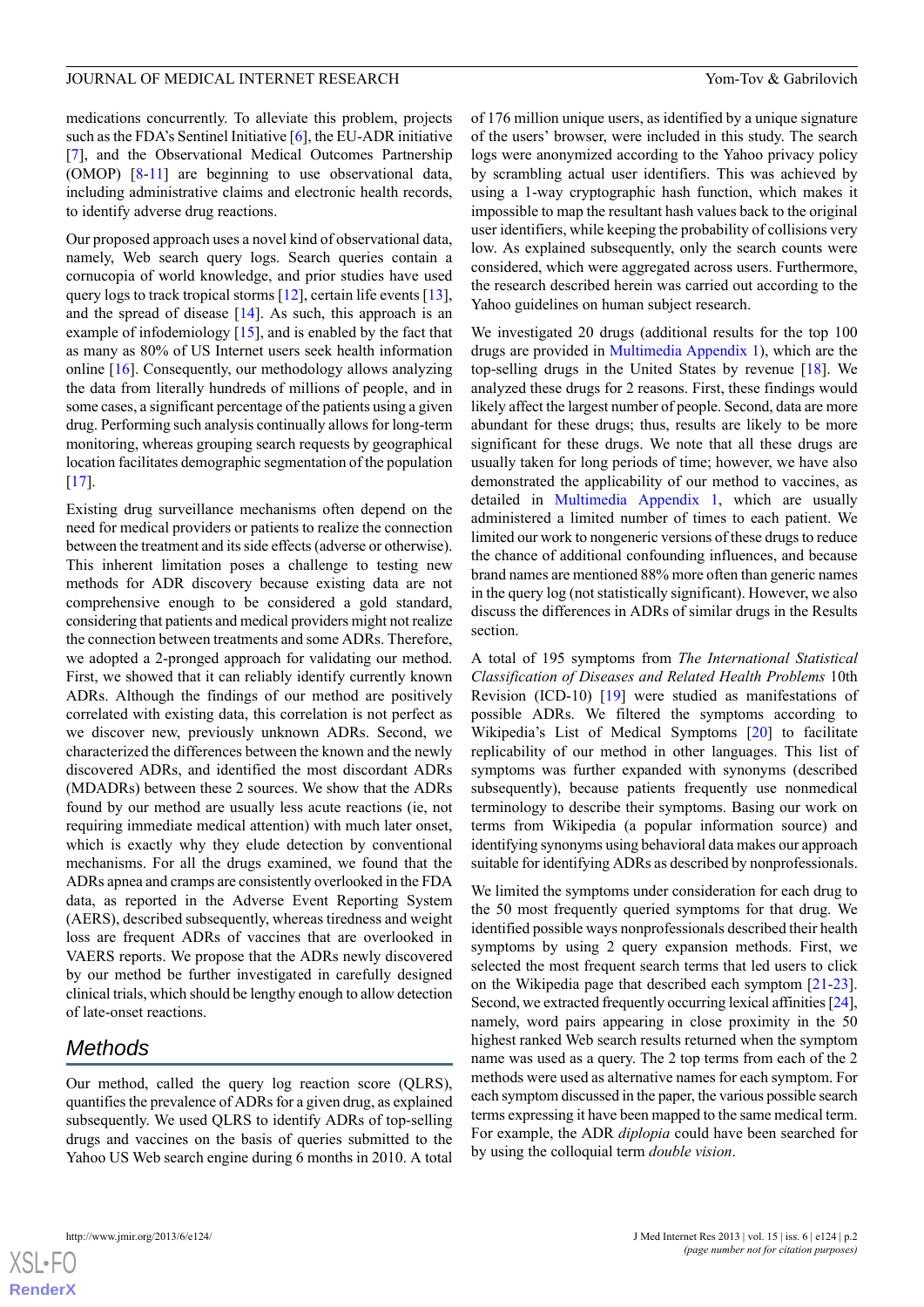<span id="page-2-0"></span>**Table 1.** The chi-square contingency table for a given drug and adverse drug reactions (ADRs) used for computing the query log reaction score (QLRS).

| When user queried for the ADR | User queried for the drug? |     |
|-------------------------------|----------------------------|-----|
|                               | N <sub>0</sub>             | Yes |
| Before Day 0                  | N11                        | N12 |
| After Day 0                   | N21                        | N22 |

Three medical professionals (2 medical doctors, 1 nurse practitioner) independently labeled the expansion terms with respect to their relevance as an expansion term to each specific medical term. The interannotator agreement estimated using the Fleiss' kappa statistic  $\lceil 25 \rceil$  was 0.44 ( $P < .001$ ). This is a medium-level agreement. However, for 88% of the terms, most annotators (ie,  $\geq$ 2) agreed that the term was an appropriate expansion of the medical term. Thus, our expansion method constructs a high-precision dictionary of terms. To maintain the automated nature of our method, the results reported here are based on all the expansion terms, not just those marked as relevant by the annotators.

For each drug, we first identified all the users who had searched for the drug name. For those, we define Day Zero for each user as the day when that user first searched for the drug. Day Zero for all other users (who did not search for the drug) was defined as the midpoint of their observed query history. We then counted the number of times each symptom was queried before and after Day Zero by each user. The purpose of using the data from people who did not search for the drug was to normalize against environmental effects, eg, seasonal allergies. This is in contrast with most prior infoveillance research [[15\]](#page-10-4), which is concerned with whole-population prevalence rather than the comparison of specific subpopulations, eg, people using or not using the drug.

For each drug-symptom pair, we constructed a 2-way contingency table counting the number of times a symptom was searched for before and after Day Zero, for users who did and did not search for the drug (see [Table 1](#page-2-0)). For each symptom, we scored its prevalence as a reaction to the drug using the Pearson's goodness of fit test, the chi-square test statistic [[26\]](#page-10-14). We refer to this score as the query log reaction score (QLRS). Additional results for the top 100 drugs are provided in [Multimedia Appendix 1](#page-9-8).

We used 2 reference datasets to assess the validity of our findings. Adverse Event Reporting System (AERS, currently known as the FDA Adverse Event Reporting System) is the database of the FDA's postmarket safety surveillance program for approved pharmaceutical drugs. The Side Effect Resource (SIDER) lists known ADRs for marketed drugs, extracted from public documents and package inserts [[27\]](#page-10-15).

The AERS data were downloaded from the FDA AERS website [[28\]](#page-10-16), and included reports submitted between January 2004 and June 2010. Reports were mapped to the same list of symptoms as QLRS using the same synonym list. In total, 47% of the cases in AERS were matched to at least 1 of the 195 symptoms or their synonyms, indicating good coverage by the symptoms list used in our study. Similar analysis was performed for SIDER. To assess the overall quality of ADR discovery by our method, we computed the Spearman rank correlation (ρ) between the 2

[XSL](http://www.w3.org/Style/XSL)•FO **[RenderX](http://www.renderx.com/)** lists of ADRs for each drug, 1 ordered by QLRS and 1 by the number of AERS reports.

The AERS data are complicated by the fact that multiple reports can be submitted to the FDA for the same case, and that reports can pertain to side effects of the drug, the underlying disease, or another drug taken concurrently [\[29](#page-10-17)]. Therefore, ADR prevalence according to AERS should be considered a noisy reference. We employed several approaches to computing the correlation. First, we used the raw report counts in AERS, and denote the correlation between these and QLRS by  $\rho_1$ . We also used the AERS data to compute 2 regularized measures of disproportionality that are commonly employed for analyzing adverse side effect reports. Specifically, we used the empirical Bayes geometric mean (EBGM) [[30](#page-10-18)[,31](#page-10-19)], and denote the correlation between EBGM computed for AERS and the QLRS by  $\rho_2$ . Finally, the correlation between the information component (IC) [[32\]](#page-10-20) computed for AERS and QLRS is denoted by  $\rho_3$ .

We hypothesized that some ADRs are more likely to be reported to the FDA, whereas others tend to be self-addressed by patients through online research. Consequently, if our method was to discover previously unknown ADRs, the correlation can never be perfect. Therefore, we first analyzed the commonalities among the ADRs we discovered and those already known. Then, we analyzed the properties of the newly discovered ADRs.

To focus on the ADRs identified by both our method and the AERS data, we removed the 5 symptoms that most reduced the value of 1 of the metrics,  $\rho_1$ , using a greedy selection process. We call the removed symptoms the most discordant ADRs (MDADRs). Specifically, we iteratively identified and removed the ADR that most reduced the Spearman rank correlation between the AERS counts and the QLRS ranking of ADRs. An alternative method of removing discordant ADRs would focus on reaching statistically significant values of  $\rho_1$ . However, we chose to use a fixed number to facilitate the analysis of MDADRs, as performed subsequently.

# **Identification of Adverse Drug Reactions for Multiple Drugs**

Some individuals are prescribed multiple drugs to be taken simultaneously. The interaction between these drugs may give rise to specific ADRs that are not present (or are present at different severity) if each drug is taken individually. Thus, in the following we show how our method can be used to identify ADRs that are associated with taking pairs of drugs. Our method attempts to remove the ADRs attributed to individual drugs so as to identify those ADRs that arise from the combination thereof.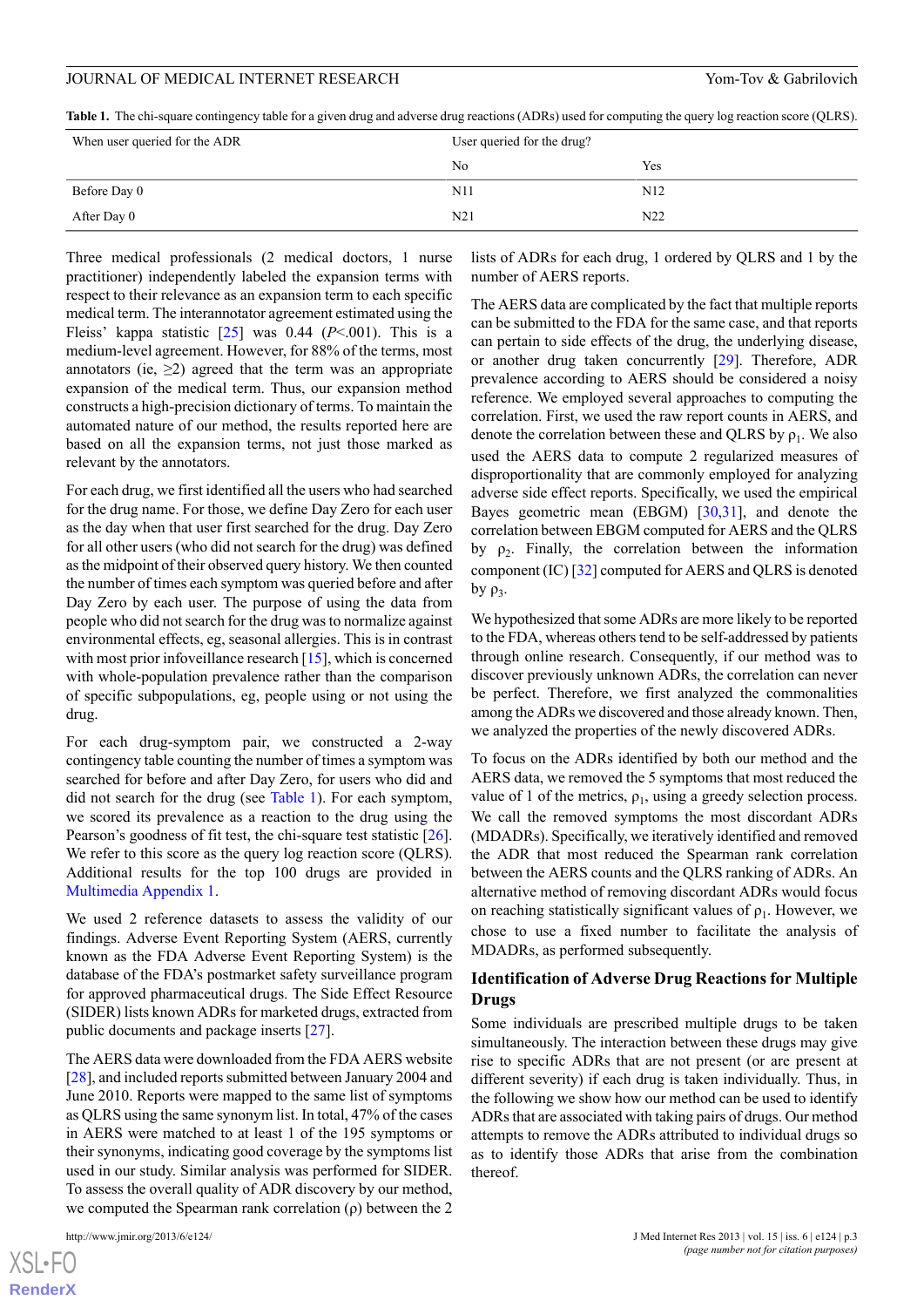For each pair of drugs that were analyzed, we identified their characteristic ADRs caused by the interaction by discounting the probability of the ADRs arising from each of the individual drugs. This was done by subtracting the contribution of ADRs of the individual drugs as predicted by a linear regression model. We hypothesized that the ADRs observed in patients who only take 1 of the drugs, will appear at a similar ratio for the patients who take both drugs. However, new ADRs that are caused by the interaction of the 2 drugs will not be reliably predicted by modeling each drug separately and will, therefore, appear at a substantially different ratio than the prediction.

For each pair of drugs, we identified 3 disjoint groups of users: the first 2 groups are those who searched for only 1 of the 2 drugs, and the third group searched for both. For the first 2 groups, we counted the number of times each ADR was searched for before and after Day Zero. For the third group (ie, users who searched for both drugs), we defined Day Zero as max(date-first-search(drug<sub>i</sub>), date-first-search(drug<sub>j</sub>)), where date-first-search() is the earliest date on which the user searched for a given drug. We denote these numbers (before/after Day Zero) for the i-th ADR in population p by  $n_{i,b}^p$  ( $n_{i,a}^p$ ). Next, we defined the ratio of change in the ADR prevalence (after the commencement of treatment with the second drug) as  $n_{i,a}^p/(n_{i,b}^p)$ 

 $+ n_{i,a}^p$ ). Finally, we built a regression model to predict the probability of change in the third population (patients taking both drugs) given the corresponding values in the first 2 populations. This regression model effectively discounts the effect of the ADRs caused by each drug separately. We also identified MDADRs for pairs of drugs in a similar way as for individual drugs.

# *Results*

We counted the number of times each drug appeared in AERS, and found it to be highly correlated with the number of online searches for that drug. For the drugs listed in [Table 2,](#page-4-0)  $\rho = 0.66$ (*P*=.002; n=20). The correlation becomes even more pronounced for pairs of drugs,  $\rho = 0.73$  (*P*<.001; n=380). The correlation between the sales figures (as represented by the number of prescriptions sold) and the number of Web searches is  $R^2$ =0.26 (*P*=.005). A linear model that uses both the number of AERS reports and the sales figures to predict Web search volume yields a  $R^2$  2.4% greater than the one using only AERS reports. We believe these findings mean that the search volume is more indicative of the prevalence of ADRs rather than actual sales. Thus, the popularity of a drug in Web queries is highly representative of its appearance in AERS, suggesting that Web queries are strongly reflective of real-world phenomena.

As noted in the Methods section, we assessed the overall quality of ADR discovery by our method by computing the Spearman rank correlation coefficient between 2 lists of ADRs for each drug, 1 ordered by QLRS and 1 by the number of AERS reports.

[Table 2](#page-4-0) reports the values of  $\rho_1$  after removing 5 MDADRs for each drug. QLRS predictions are relatively highly correlated with the AERS counts, and the correlation is statistically significant ( $P < .05$ ) for 12 of the 20 drugs using the Olkin-Pratt (DSL) fixed-effect meta-analytical approach [[33\]](#page-10-21) (*P*<.001; n=20). Positive correlation was not found in only 1 of the drugs (Singulair). Interestingly, removing 15 MDADRs for this drug (instead of 5) resulted in a statistically significant correlation of  $\rho_1$  = 0.48 (*P*=.02), suggesting a particularly high discrepancy between the prevalence of ADRs as predicted by QLRS and as registered in AERS for this drug.

We also note that although most of the observed correlation values are significant, they are far from indicating perfect correlation. This is to be expected because the correlation would only have been perfect if our method were exactly rediscovering the known ADRs. However, as we discovered previously unknown ADRs, we obviously achieved an imperfect match to the list of known ones in AERS. In the following section, we analyze the differences between the known ADRs and those identified by our method. Additionally, there is a small negative correlation ( $p=-0.22$ ,  $P=.02$ ) between the number of users who queried for a drug and  $\rho_1$ . This demonstrates that higher correlations are obtained when more data are available, and is an additional cause for the imperfect correlations.

Statistically significant correlations with EBGM and IC were also found (see [Multimedia Appendix 1\)](#page-9-8), and the meta-analysis is statistically significant (*P*<.001; n=100). However, EBGM and IC are measures designed to enhance the detection of ADRs that are especially prevalent in a given drug under study compared with all other drugs. At the same time, raw AERS counts (used for the computation of  $\rho_1$ ) are more likely to be associated with the appearance of an ADR regardless of any other drug. This explains the higher correlation we observed of QLRS with the raw AERS counts  $(\rho_1)$  than with EBGM and IC ( $\rho_2$  and  $\rho_3$ , respectively).

SIDER [\[27](#page-10-15)] contains information on ADRs extracted from public documents and package inserts. Because of regulatory and legal requirements, it is overly inclusive in its listings, which makes it a noisy reference as well. The SIDER data are essentially binary, without relative frequency or absolute counts, which makes the previous correlation analysis inapplicable. We used SIDER to assess the accuracy of QLRS by computing the area under the curve (AUC) [\[34](#page-10-22)] of a receiver operating characteristic (ROC) curve and the *F* score [[35\]](#page-10-23), taking as positive examples all the ADRs listed in SIDER for the drug. AUC measures the method's ability to correctly identify known ADRs, whereas the *F* score simultaneously considers precision and recall. Only 8 of the 20 drugs we analyzed appeared in SIDER, and the corresponding accuracies are reported in [Table](#page-4-1) [3](#page-4-1) (after removing MDADRs). The results suggest that our method is able to reconstruct known ADRs, as measured with AUC and the *F* score.

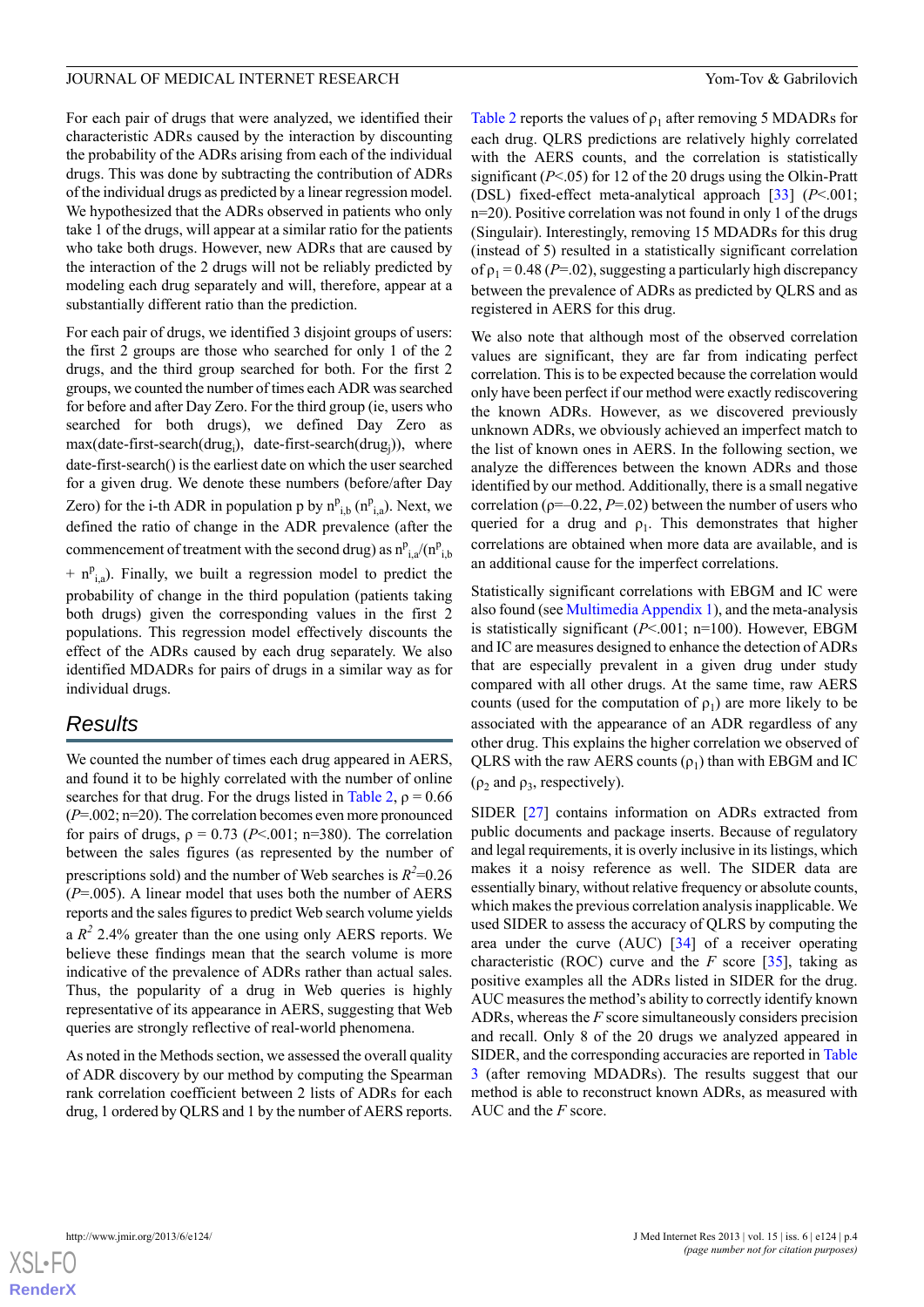<span id="page-4-0"></span>**Table 2.** Spearman rank correlation (ρ) between query log reaction score (QLRS) and the number of adverse drug reaction (ADR) reports in the Adverse Event Reporting System (AERS), with the most discordant ADRs (MDADRs) removed.

| Drug      | $\rho_1$ | $P$ value $a$ | MDADRs <sup>b</sup>                                                                                |
|-----------|----------|---------------|----------------------------------------------------------------------------------------------------|
| Advair    | 0.28     |               | Anxiety, apnea, <sup>c</sup> chest pain, cough, weight gain <sup>c</sup>                           |
| Aranesp   | 0.30     |               | Asthenia, back ache, back pain, edemac                                                             |
| Diovan    | 0.34     |               | Chest pain, cramp, <sup>c</sup> sleepy, <sup>c</sup> wound                                         |
| Effexor   | 0.54     | < 0.01        | Nausea, phobia, <sup>c</sup> sleepy, <sup>c</sup> weight gain <sup>c</sup>                         |
| Enbrel    | 0.39     | .02           | Back pain, cough, diarrhea, fever, weight gain <sup>c</sup>                                        |
| Lipitor   | 0.54     | < 0.01        | Asthenia, constipation, diarrhea, dizziness, nausea                                                |
| Mabthera  | 0.38     | .01           | Chest pain, fever, headache, malaise, wound <sup>c</sup>                                           |
| Nexium    | 0.45     | .008          | Abdominal pain, tired, <sup>c</sup> weak, <sup>c</sup> weight gain <sup>c</sup>                    |
| Norvasc   | 0.34     |               | Apnea, <sup>c</sup> constipation, cramp, <sup>c</sup> tired, <sup>c</sup> weight loss <sup>c</sup> |
| Pantoloc  | 0.49     | .001          | Chest pain, fever, headache, malaise, nausea                                                       |
| Pantozol  | 0.51     | .006          | Chest pain, fever, headache, malaise, nausea                                                       |
| Plavix    | 0.25     |               | Back pain, chest pain, cough, paresthesia                                                          |
| Protonix  | 0.25     |               | Abdominal pain, diarrhea, nausea, vomit <sup>c</sup>                                               |
| Remicade  | 0.37     | .04           | Chest pain, fever, infertility, <sup>c</sup> paresthesia, rash                                     |
| Risperdal | 0.40     | .02           | Diarrhea, headache, insomnia, weight gain <sup>c</sup>                                             |
| Rituxan   | 0.23     |               | Abdominal pain, diarrhea, paresthesia, weak <sup>c</sup>                                           |
| Seretide  | 0.41     | 0.004         | Chest pain, dyspnea, <sup>c</sup> headache, malaise, nausea                                        |
| Seroquel  | 0.48     | 0.004         | Apnea, <sup>c</sup> dizziness, headache, weight gain <sup>c</sup>                                  |
| Singulair | $-0.06$  |               | Apnea, <sup>c</sup> dizziness, insomnia, tired <sup>c</sup>                                        |
| Zyprexa   | 0.61     | 0.002         | Constipation, diarrhea, nausea, paresthesia, somnolence                                            |

<span id="page-4-1"></span> ${}^{a}P$  values are provided for statistically significant correlations (n=45).

<sup>b</sup>Unless otherwise indicated, MDADRs are those prominent in AERS.

<sup>c</sup>MDADRs emphasized in QLRS.

**Table 3.** Accuracy of adverse drug reaction (ADR) identification by using QLRS, tested against the SIDER dataset with most discordant ADRs (MDADRs) removed.

| Drug      | $F$ score (df) | <b>AUC</b> |
|-----------|----------------|------------|
| Advair    | 0.77           | 0.67       |
| Diovan    | 0.43           | 0.71       |
| Effexor   | 0.94           | 0.67       |
| Lipitor   | 0.76           | 0.7        |
| Pantoloc  | 0.44           | 0.57       |
| Pantozol  | 0.44           | 0.64       |
| Plavix    | 0.55           | 0.59       |
| Singulair | 0.52           | 0.64       |

#### **Most Discordant Adverse Drug Reactions**

Analyzing the MDADRs revealed characteristic differences among the known ADRs (registered in AERS and SIDER) and those identified by our method. The ADRs identified as most discordant are not random; instead, they belong to 1 of the

[XSL](http://www.w3.org/Style/XSL)•FO **[RenderX](http://www.renderx.com/)**

following 2 classes, as shown in [Table 4](#page-6-0). The first class includes ADRs that are readily recognized by patients and medical professionals because of their acuteness and fast onset. The other class includes later onset, less acute ADRs, which are more difficult to identify using self-reporting methods.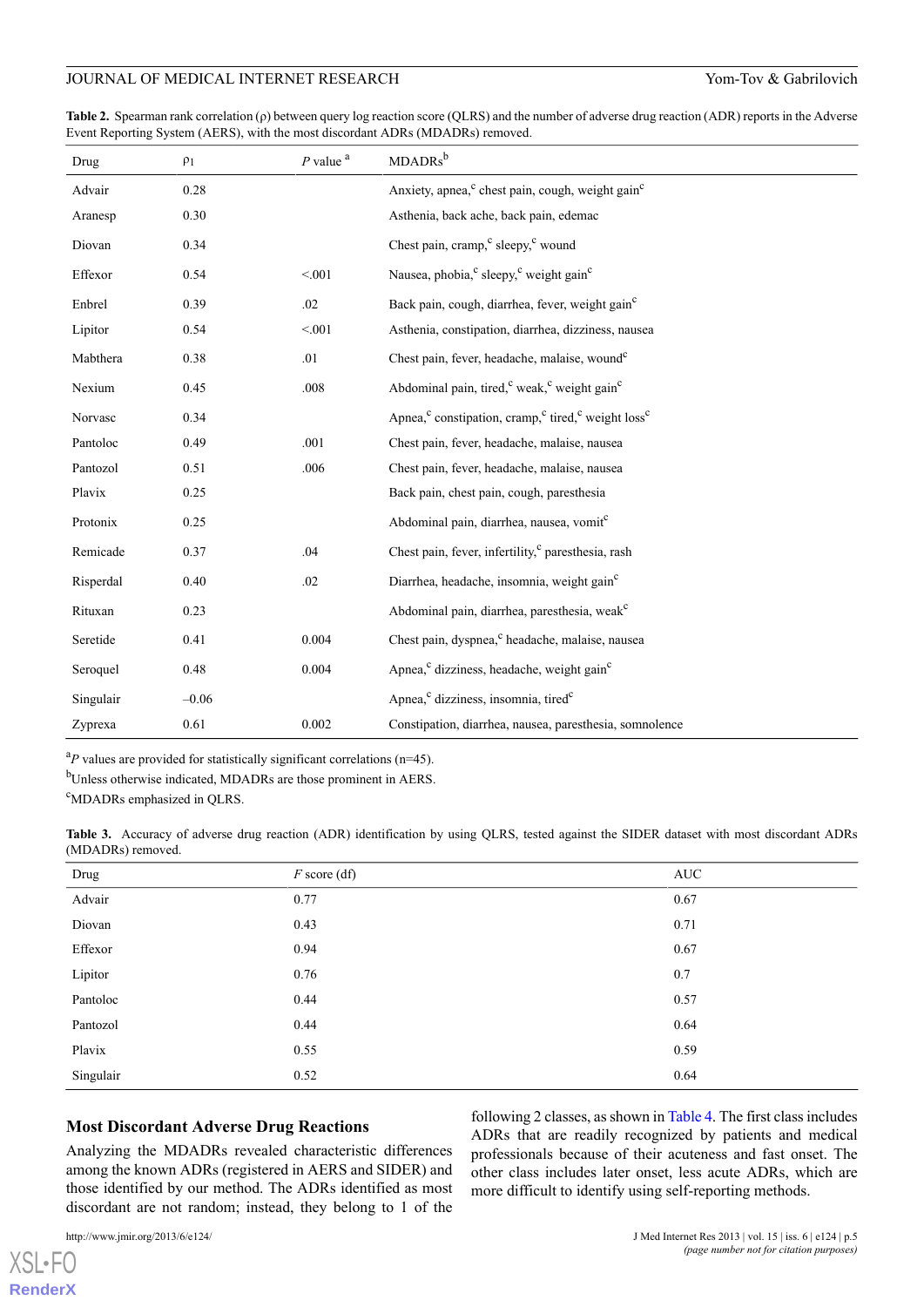As noted previously, upon removing as few as 5 MDADRs, the correlation between QLRS and AERS counts  $(\rho_1)$  frequently becomes statistically significant. Conversely, removing a random subset of 5 symptoms only results in a negligible, statistically insignificant change in the correlation.

Although the MDADRs were identified separately for each drug, they were highly consistent across drugs. Of the 32 MDADRs we identified overall, 22 were chosen for more than 1 drug (mean 3.1, SD 2.3). Significantly, these ADRs were always overemphasized either in the query log or in AERS, but never in both (for different drugs). The likelihood of such behavior at random is smaller than 1:105. A typical example is the ADR nausea, which appeared at a far higher rank (ie, more prevalent) in the AERS dataset than in the QLRS ranking for 7 out of the 20 drugs, and was never found at a rank below that of QLRS for the other drugs.

Most importantly, MDADRs that are prominent in queries and in AERS have notable differences in their temporal behavior. As an illustrative example, we used the query log to compute the cumulative density functions (CDFs) over time for 2 MDADRs for the drug Effexor, 1 overemphasized in AERS (nausea) and 1 overemphasized by QLRS (sleepiness). [Figure](#page-5-0) [1](#page-5-0) shows the difference between the CDFs of the 2 MDADRs, starting from the time the drug is first searched for (day 0). As [Figure 1](#page-5-0) demonstrates, each of these 2 MDADRs is more likely

to occur in a different time range. Observe that the symptom prominent in AERS (nausea) is usually searched for shortly after the first query about the drug (ie, several days after Day Zero), when it is much more likely than the other symptom. In contrast, the symptom ranked highly by QLRS (sleepiness) appears much more prominently 45 to 75 days after the commencement of treatment, when the likelihood of nausea drops significantly.

We measured the difference in the time of onset (defined as the number of days between the first search for the drug and the first search for the ADR in the query log) for the MDADRs that were overemphasized by QLRS and in the AERS data. Averaged over all the drugs, the difference was 7.3 days (2-sided Wilcoxon signed rank test  $[36]$  $[36]$ ,  $P=01$ ; n=15). Based on these findings, we conclude that ADRs are more likely to be reported to the regulatory authorities if they appear shortly after commencing the treatment (as it might be easier for patients and caregivers to link the ADRs to the treatment), and that are serious enough to warrant reporting. Conversely, ADRs identified by our method usually appear much later after the beginning of treatment; hence, their possible association to the drug is often overlooked.

Thus, the MDADRs overemphasized by QLRS represent an interesting class of reactions that are harder to discover using traditional methods.

<span id="page-5-0"></span>Figure 1. Temporal behavior of adverse drug reactions (ADRs). The difference between the cumulative probabilities of the ADRs "nausea" and "sleepiness" for the drug Effexor. The ADR highly ranked by QLRS (sleepiness) has a much later onset (45-75 days).



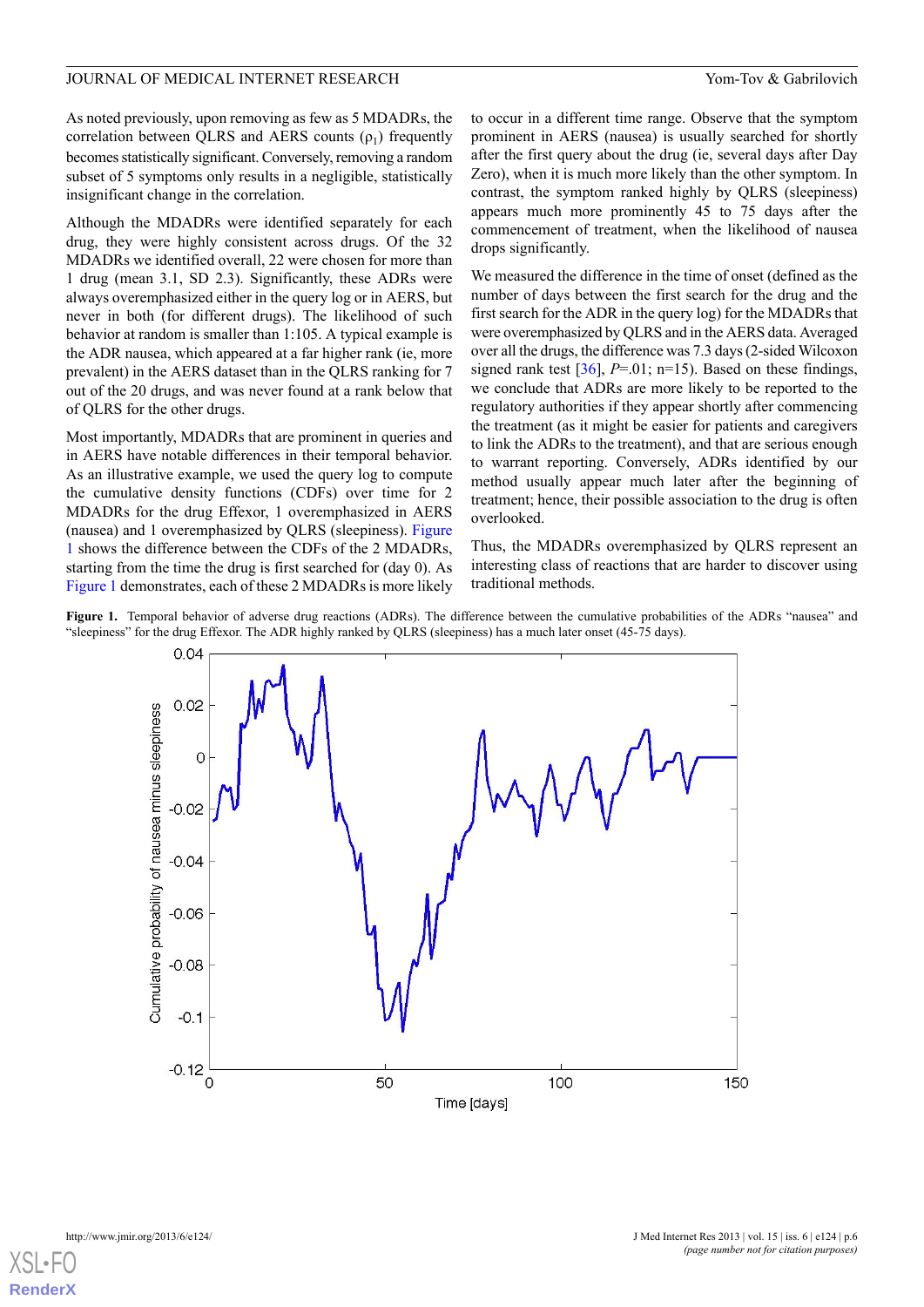<span id="page-6-0"></span>**Table 4.** Most discordant adverse drug reactions (MDADRs) identified (out of the 20 drugs analyzed).

| <b>MDADRs</b>           |                                   | $\rm n^a$      |
|-------------------------|-----------------------------------|----------------|
| Overrepresented in AERS |                                   |                |
|                         | Abdominal pain                    | $\mathfrak{Z}$ |
|                         | Asthenia                          | $\overline{c}$ |
|                         | Back pain                         | $\mathfrak{Z}$ |
|                         | Chest pain                        | $\,$ 8 $\,$    |
|                         | Constipation                      | $\mathfrak{Z}$ |
|                         | Cough                             | $\mathfrak{Z}$ |
|                         | Diarrhea                          | $\,8\,$        |
|                         | Dizziness                         | $\mathfrak{Z}$ |
|                         | Fever                             | 5              |
|                         | Headache                          | 6              |
|                         | Insomnia                          | $\overline{c}$ |
|                         | Malaise                           | $\overline{4}$ |
|                         | Nausea                            | $\tau$         |
|                         | Paresthesia                       | $\overline{4}$ |
|                         | Overrepresented in the query logs |                |
|                         | Apnea                             | $\overline{4}$ |
|                         | Cramps                            | $\overline{2}$ |
|                         | Sleepy                            | $\overline{c}$ |
|                         | Tired                             | $\mathfrak{Z}$ |
|                         | Weak                              | $\overline{2}$ |
|                         | Weight gain                       | 6              |
|                         | Wound                             | $\overline{c}$ |

<sup>a</sup> Number of drugs in which MDADR appeared.

# **Correlation Between Query Log Reaction Scores of Similar Drugs**

Several of the drugs we investigated are different brands of essentially the same drug. All other things being equal, we expected that patients taking 2 different brand versions of the same drug would experience similar ADRs. To evaluate this conjecture, we conducted 2 evaluations. First, we measured the Spearman correlation between the QLRS of ADRs for the multiple brand versions of the same drug. Second, we evaluated the correlation between the QLRS and AERS counts after aggregating the chi-square contingency tables for drugs that have the same generic names.

The intradrug correlation (different brands of the same drug) was, on average, 0.42 compared to 0.23 for all the other pairs of drugs (*P*=.03, 1-sided rank sum test). Thus, although the ADRs are somewhat different among the near-identical drugs, the correlation is statistically significantly higher than that observed for random pairings of drugs. The imperfect correlation can be explained by several factors. First, different manufacturers may produce drugs with slight variations in inactive ingredients, coloring agents, and fillers. The change in fillers in the drug Eltroxin in Israel has been associated with a

 $XS$  • FC **[RenderX](http://www.renderx.com/)** large number of patients experiencing major side effects, including changes in heart rate, dizziness, and difficulties in breathing [[37\]](#page-11-0). Furthermore, there could be demographic differences between the populations taking those drugs. For example, different brand versions may be prescribed in different markets or different geographical regions. Finally, although many health care providers report that they do not employ special monitoring after switching from brand names to generic drugs, some have encountered specific ADRs caused by switching [[38\]](#page-11-1). Thus, there are known differences in ADRs caused by different versions of similar drugs.

Nonetheless, the relatively high correlation between the ADRs of similar drugs provides additional supporting evidence that the ADRs discovered by QLRS are a genuine reflection of actual patient experiences.

By using RxNorm [[39\]](#page-11-2) we identified 30 drugs that are different brand versions of 14 generic drugs, out of the 100 drugs that we analyzed (see [Multimedia Appendix 1](#page-9-8)). For example, Procrit and Eprex are 2 brand versions of the generic drug erythropoietin. This allowed us to focus the analysis on the generic component of the drug rather than the specific brand names, by computing an aggregated contingency table for all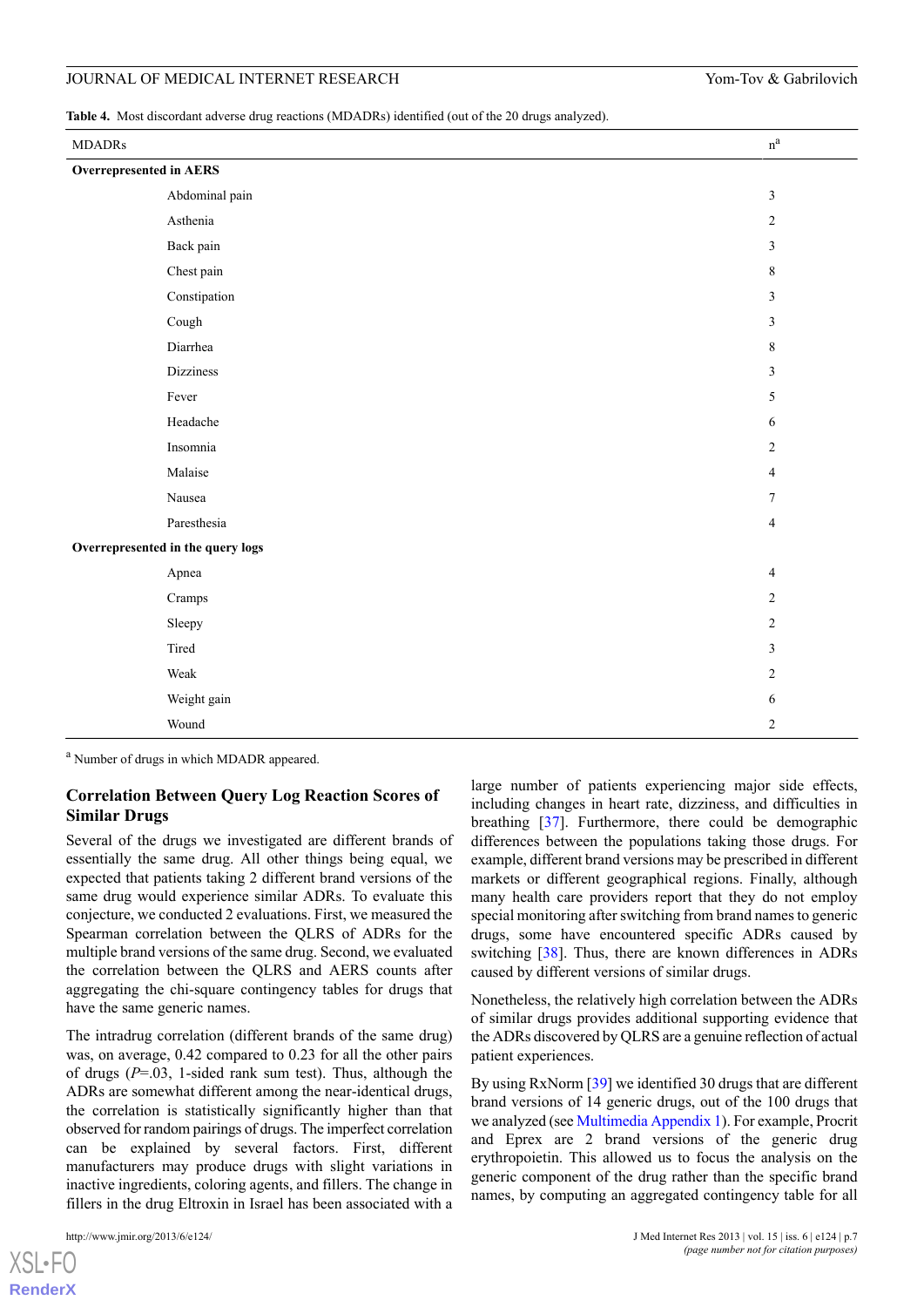brand name versions of the same generic drug before computing the QLRS (the AERS counts were aggregated similarly).

The resulting correlations are reported in [Table 5.](#page-7-0) The values of  $\rho_1$  aggregated over all the brand names of the same generic drug are significantly higher than those for individual brand

names (on average, aggregated  $\rho_1 = 0.62$  compared to 0.35 for individual brand names). In all 14 cases, statistically significant correlations between the QLRS and AERS counts were found. MDADRs found in the aggregated data were the same as those identified in the brand name versions of the drug in 79% of the cases.

<span id="page-7-0"></span>**Table 5.** Spearman rank correlation (ρ) between the adverse drug reports (ADRs) of generic drugs as identified by query log reaction score (QLRS) and by the number of reports in the Adverse Event Reporting System (AERS), with most discordant ADRs (MDADRs) removed according to the raw report counts in AERS. The QLRS and AERS counts for the generic drugs were computed by aggregating over multiple brand names of the same generic drug. For statistically significant correlations, *P* values are provided (n=45).

| <b>Brand names</b>            | Generic name       | Averaged $\rho_1$ of individual<br>brand names | $\rho_1$ aggregated over all the<br>brand names of the same<br>generic drug | $P$ value |
|-------------------------------|--------------------|------------------------------------------------|-----------------------------------------------------------------------------|-----------|
| Procrit, Eprex                | Erythropoietin     | 0.35                                           | 0.72                                                                        | < 0.01    |
| Neulasta, Neupogen            | Filgrastim         | 0.43                                           | 0.54                                                                        | .003      |
| Lantus, Humalog               | Insulin analog     | 0.43                                           | 0.60                                                                        | < 0.01    |
| Avonex, Rebif                 | Interferon beta-1a | 0.60                                           | 0.83                                                                        | < 0.01    |
| AcipHex, Pariet               | Rabeprazole        | 0.21                                           | 0.53                                                                        | .002      |
| Protonix, Pantozol, Pantoloc  | Pantoprazole       | 0.42                                           | 0.67                                                                        | < 0.01    |
| TriCor, Lipanthyl             | Fenofibrate        | 0.40                                           | 0.70                                                                        | < 0.01    |
| Rituxan, MabThera             | Rituximab          | 0.31                                           | 0.52                                                                        | .003      |
| Advair, Flovent               | Fluticasone        | 0.31                                           | 0.64                                                                        | < 0.01    |
| Cozaar, Hyzaar                | Losartan           | 0.42                                           | 0.56                                                                        | < 0.01    |
| Losec, Prilosec               | Omeprazole         | 0.27                                           | 0.65                                                                        | < 0.01    |
| Paxil, Seroxat                | Paroxetine         | 0.13                                           | 0.44                                                                        | .002      |
| Avandamet, Avandaryl, Avandia | Rosiglitazone      | 0.38                                           | 0.67                                                                        | < 0.01    |
| Imigran, Imitrex              | Sumatriptan        | 0.26                                           | 0.60                                                                        | < 0.01    |

We attribute these findings to several reasons. First, by aggregating different brand name versions of a drug we focus on the active ingredient of the drug, which is more likely to be reported in AERS by medical personnel. Second, averaging these additional observations over multiple drugs reduces the amount of noise in the data, and thus increases the correlation with AERS. Finally, analyzing the active ingredient reduces the effect of individual manufacturing procedures and components, and thus focuses the analysis on a simpler set of chemical components, which may have a smaller set of ADRs.

#### **Adverse Reactions to Multiple Drugs**

Some ADRs occurred only when 2 drugs were taken concurrently or in close temporal proximity. These ADRs can be especially difficult to detect because they occur infrequently, and only in a population that takes both drugs. To this end, we extended our method to identify ADRs of pairs of drugs.

The correlation between QLRS rankings and AERS (raw counts, EBGM, and IC), for the 10 most common pairs of drugs, is shown in [Table 6.](#page-8-0) These correlations are lower than those for individual drugs, but are still statistically significant using the Olkin-Pratt (DSL) fixed-effect meta-analytical approach [\[33](#page-10-21)]  $(P<.001$ ; n=10). We believe this result is noteworthy because it may be more difficult to include in a clinical trial those patients who take multiple drugs concurrently.

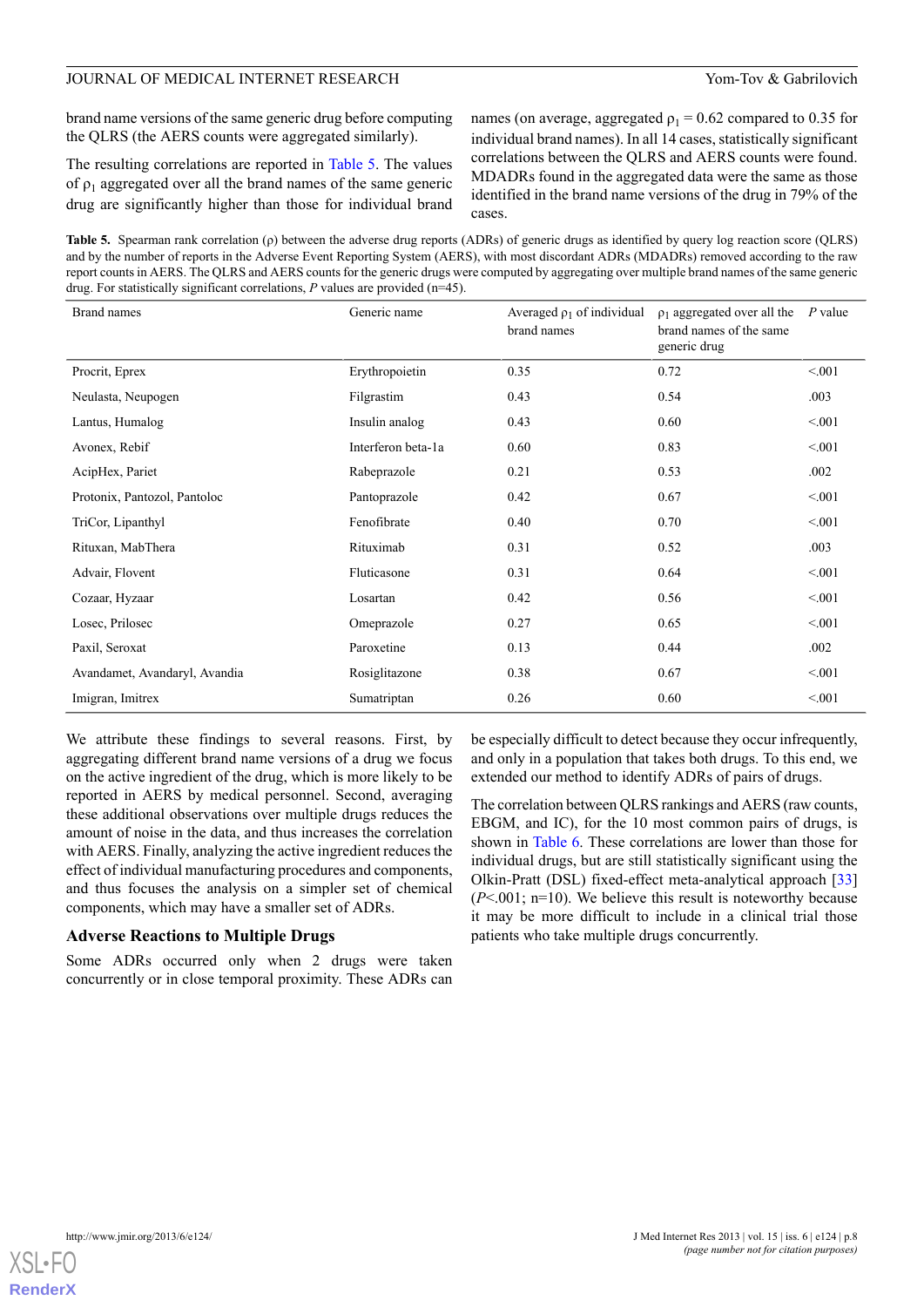<span id="page-8-0"></span>**Table 6.** Spearman rank correlation (ρ) between the adverse drug reactions (ADRs) of pairs of drugs identified by query log reaction score (QLRS) and by the number of reports in the Adverse Event Reporting System (AERS), with most discordant ADRs (MDADRs) removed according to the raw report counts in AERS.

| Drug 1    | Drug 2   | $\rho_1$ | $\rho_2$ | $\rho_3$ |
|-----------|----------|----------|----------|----------|
| Risperdal | Seroquel | 0.27     | $-0.08$  | $-0.16$  |
| Effexor   | Advair   | 0.28     | $-0.11$  | 0.04     |
| Zyprexa   | Seroquel | 0.1      | 0.15     | $-0.05$  |
| Advair    | Lipitor  | $-0.21$  | 0.05     | 0.02     |
| Plavix    | Lipitor  | 0.3      | 0.29     | 0.24     |
| Lipitor   | Effexor  | 0.14     | $-0.18$  | $-0.02$  |
| Advair    | Plavix   | 0.14     | 0.15     | 0.05     |
| Nexium    | Plavix   | 0.19     | 0.11     | 0.33     |
| Seroquel  | Effexor  | 0.32     | 0.15     | 0.11     |
| Lipitor   | Nexium   | 0.12     | 0.07     | 0.14     |

Based on these findings, we believe our method can also be applicable to combination products (ie, drugs that contain 2 or more active substances), if each of the active substances is marketed also as a separate drug in similar doses. We plan to extend our method to combination products in our future work, and intend to investigate whether the correlation can be increased, for example, by using nonlinear correlation measures.

In their recent work, White et al [\[40](#page-11-3)] used search logs to study the side effects of 1 specific drug pair, paroxetine and pravastatin, whose interaction was reported to cause hyperglycemia. Their finding confirms the utility of search logs in identifying drug interactions, which were later validated by the FDA. However, there are several key differences between their study and ours. First, the method proposed by White et al performs a direct count of symptoms, thus not taking into account seasonal and other effects handled by the QLRS method. Second, to identify queries that are indicative of hyperglycemia, White et al constructed a list of hyperglycemia-related terms manually by reviewing the relevant medical literature. In contrast, we map user queries to medical terminology in an automated way, building on query expansion methods developed in the field of information retrieval. Finally, whereas White et al only analyzed 1 particular condition (hyperglycemia) and 1 specific pair of drugs (paroxetine and pravastatin), our study was conducted on a substantially larger scale. Specifically, we automatically mined side effects of 100 top-selling drugs and their combinations, and side effects of vaccines.

# *Discussion*

# **Principal Findings**

Clinical trials of pharmaceutical drugs are limited in their extent owing to their prohibitively high cost and insufficient diversity among participants. On the other hand, voluntary reporting of ADRs by patients and health care professionals is limited because of the extra effort required, and because of the difficulty of linking the ADRs to the drug that caused them (especially when these ADRs have a late onset or are caused by multidrug treatments). We propose a novel, low-cost method for discovering adverse drug reactions from aggregated Web search

[XSL](http://www.w3.org/Style/XSL)•FO **[RenderX](http://www.renderx.com/)** data of large populations of Internet users. We demonstrated that our method allows analyzing the ADRs of drugs and vaccines in dramatically larger populations than typical clinical trials, and can assist in identifying ADRs that have so far eluded discovery by the existing mechanisms.

We believe our method constitutes a new, complementary approach to pharmacovigilance, because of its computational efficiency and access to vastly larger and more diverse populations. There are multiple avenues for future work. The effectiveness of our method can be validated by analyzing medical records (eg, OMOP), or by assessing its ability to predict changes in safety labels by regulatory authorities. It would also be interesting to compare the QLRS to those derived from the analysis of social media. Finally, a validation of MDADRs through clinical trials would be of significant value to validate our method. Specifically, we propose to test the MDADRs found by our method, which are underemphasized in current ADR databases (eg, AERS), in a clinical setting or through phase 4 trials. Such trials should be prioritized by the severity, volume of searches, and uniqueness of the ADRs discovered. Once verified, these MDADRs will become an important addition to the list of known ADRs of which patients are informed. Finally, quantifying the strength of the protopathic bias (if any) in our data would serve to strengthen the validity of ADRs discovered by our method.

Our work falls within the domain of infodemiology; that is, the study of Internet media to inform public health and policy [[15\]](#page-10-4). Much previous work in this area has centered on detection and characterization of transient events (ie, disease outbreaks [\[15](#page-10-4)] and special events  $[40]$  $[40]$  and the analysis of the kinds of information available to users [\[41](#page-11-4)[,42](#page-11-5)]. Our paper is novel in that it makes use of search engine queries to identify transient events at the individual level and, more importantly, to discover associations between events [\[15](#page-10-4)] that eluded detection by the patients themselves or their health practitioners.

#### **Limitations**

The main drawback of relying on Web search data is that it is inherently noisy. It is often impossible to ascertain whether a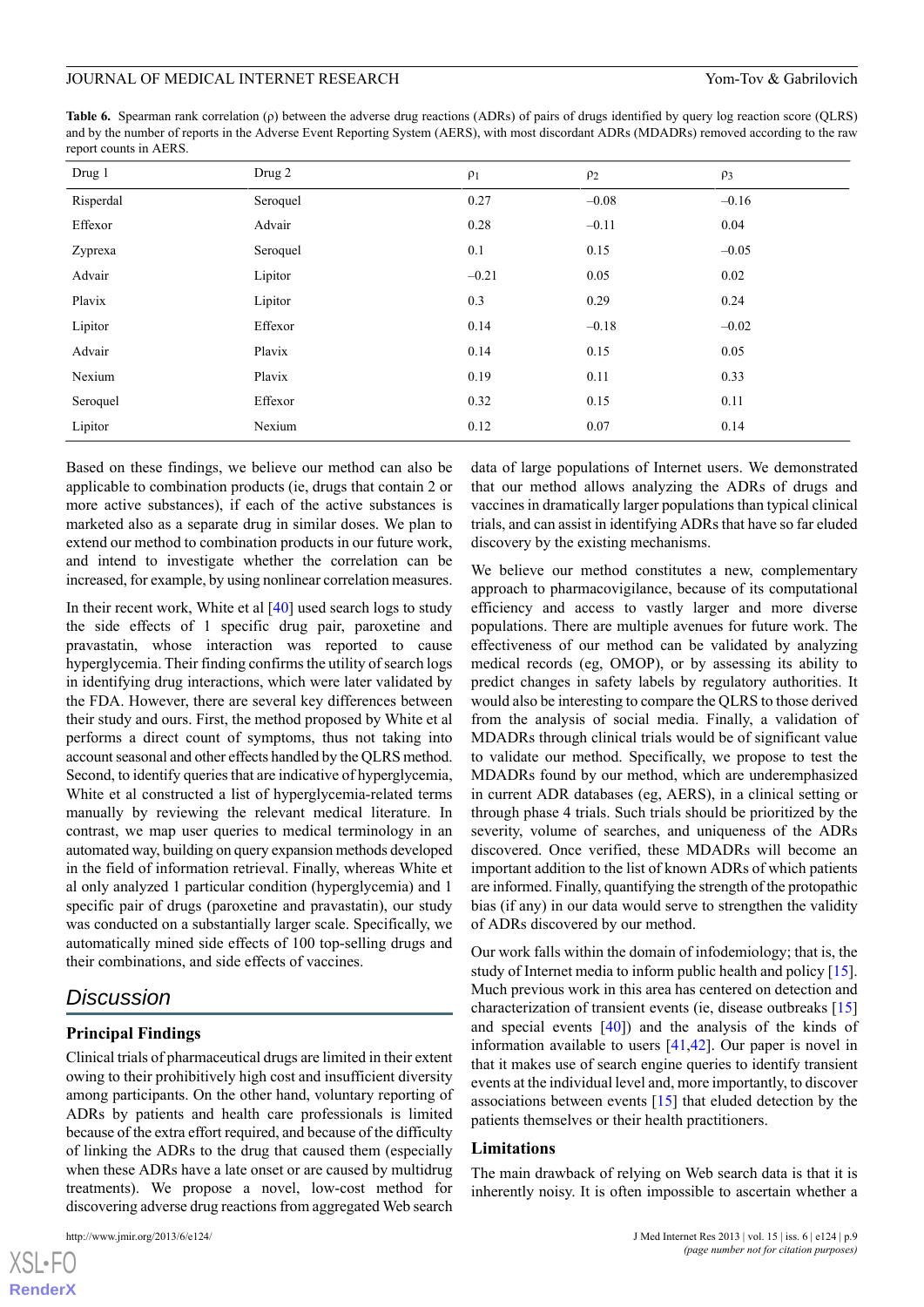person searching for drugs and ADRs is doing so out of curiosity, or conducting research for himself, a relative, or even for a patient. Admittedly, Internet users comprise a biased sample of the population, and so the ADRs discovered may not be fully representative of the entire population. Nonetheless, our results suggest that the sheer size of the data alleviates these concerns, and the proposed method is able to identify adverse effects of drugs that are not captured by existing surveillance mechanisms.

Another limitation of this study is using a restricted set of symptoms expanded through the use of synonyms. Although a larger dictionary would have allowed identification of additional (and possibly rarer) ADRs, our focus on more common symptoms is likely to lead to better identification of the more common concerns to patients. Future work will focus on professionally used term dictionaries to focus on more knowledgeable patients and health providers. Another way to strengthen our results is the use of non-English search data, which will increase the volume of data (and the size of the observed population); thus, enabling the analysis of less frequent drugs and ADRs.

Finally, although this work is based on data from a large Internet search engine, it does not cover the entire population. However,

privacy concerns preclude conducting our analysis across search engines, as the latter never share information about their users. Nevertheless, given the sheer number of users whose data was analyzed in the study (176 million, which is especially notable compared to most other pharmacovigilance studies), we believe our findings are still significant. It should also be emphasized that QLRS discovers ADRs via aggregating queries across multiple users and query sessions. Consequently, the output of our method comes in the form of a list of newly discovered ADRs for each drug, and does not include any private, personal, or user-specific data whatsoever.

### **Conclusions**

Our approach is mostly language-independent except for the initial list of symptoms  $[20]$  $[20]$ , and obtaining the latter from non-English versions of Wikipedia will allow one to apply the method to additional languages, markets, and populations. Extending the coverage is particularly important for studying rare events, such as ADRs in patients who take many prescription drugs. Computational pharmacovigilance, which uses observational data such as Web search query logs, is complementary to the existing data collection mechanisms, and the ADRs it identifies should be considered as candidates for further investigation.

# **Acknowledgments**

We thank Eugene Agichtein, Elmer Bernstam, David Carmel, Tania Fuchs, Aleksandr Kagan, Bo Pang, and Michael Schwarz for comments.

# <span id="page-9-8"></span>**Conflicts of Interest**

None declared.

# **Multimedia Appendix 1**

<span id="page-9-0"></span>Identification of adverse drug reactions in vaccines.

<span id="page-9-1"></span>[[PDF File \(Adobe PDF File\), 40KB](http://www.jmir.org/article/downloadSuppFile/2614/8643) - [jmir\\_v15i6e124\\_app1.pdf](http://www.jmir.org/article/downloadSuppFile/2614/8643) ]

# <span id="page-9-2"></span>**References**

- <span id="page-9-3"></span>1. Ray WA, Stein CM. Reform of drug regulation--beyond an independent drug-safety board. N Engl J Med 2006 Jan 12;354(2):194-201. [doi: [10.1056/NEJMsb053432\]](http://dx.doi.org/10.1056/NEJMsb053432) [Medline: [16407517](http://www.ncbi.nlm.nih.gov/entrez/query.fcgi?cmd=Retrieve&db=PubMed&list_uids=16407517&dopt=Abstract)]
- <span id="page-9-4"></span>2. Lary JM, Daniel KL, Erickson JD, Roberts HE, Moore CA. The return of thalidomide: can birth defects be prevented? Drug Saf 1999 Sep;21(3):161-169. [Medline: [10487395](http://www.ncbi.nlm.nih.gov/entrez/query.fcgi?cmd=Retrieve&db=PubMed&list_uids=10487395&dopt=Abstract)]
- <span id="page-9-5"></span>3. Furberg CD, Pitt B. Withdrawal of cerivastatin from the world market. Curr Control Trials Cardiovasc Med 2001;2(5):205-207 [[FREE Full text](http://cvm.controlled-trials.com/content/2/5/205)] [Medline: [11806796\]](http://www.ncbi.nlm.nih.gov/entrez/query.fcgi?cmd=Retrieve&db=PubMed&list_uids=11806796&dopt=Abstract)
- <span id="page-9-6"></span>4. Gale E. Troglitazone: the lesson that nobody learned? Diabetologia 2006 Jan;49(1):1-6. [doi: [10.1007/s00125-005-0074-6](http://dx.doi.org/10.1007/s00125-005-0074-6)] [Medline: [16362281](http://www.ncbi.nlm.nih.gov/entrez/query.fcgi?cmd=Retrieve&db=PubMed&list_uids=16362281&dopt=Abstract)]
- <span id="page-9-7"></span>5. Topol E. Failing the public health--rofecoxib, Merck, and the FDA. N Engl J Med 2004 Oct 21;351(17):1707-1709. [doi: [10.1056/NEJMp048286\]](http://dx.doi.org/10.1056/NEJMp048286) [Medline: [15470193\]](http://www.ncbi.nlm.nih.gov/entrez/query.fcgi?cmd=Retrieve&db=PubMed&list_uids=15470193&dopt=Abstract)
- 6. Platt R, Wilson M, Chan KA, Benner JS, Marchibroda J, McClellan M. The new Sentinel Network--improving the evidence of medical-product safety. N Engl J Med 2009 Aug 13;361(7):645-647. [doi: [10.1056/NEJMp0905338](http://dx.doi.org/10.1056/NEJMp0905338)] [Medline: [19635947](http://www.ncbi.nlm.nih.gov/entrez/query.fcgi?cmd=Retrieve&db=PubMed&list_uids=19635947&dopt=Abstract)]
- 7. Trifiro G, Fourrier-Reglat A, Sturkenboom MC, Díaz Acedo C, Van Der Lei J, EU-ADR Group. The EU-ADR project: preliminary results and perspective. Stud Health Technol Inform 2009;148:43-49. [Medline: [19745234](http://www.ncbi.nlm.nih.gov/entrez/query.fcgi?cmd=Retrieve&db=PubMed&list_uids=19745234&dopt=Abstract)]
- 8. Overhage JM, Ryan PB, Reich CG, Hartzema AG, Stang PE. Validation of a common data model for active safety surveillance research. J Am Med Inform Assoc 2012;19(1):54-60 [\[FREE Full text\]](http://jamia.bmj.com/cgi/pmidlookup?view=long&pmid=22037893) [doi: [10.1136/amiajnl-2011-000376\]](http://dx.doi.org/10.1136/amiajnl-2011-000376) [Medline: [22037893](http://www.ncbi.nlm.nih.gov/entrez/query.fcgi?cmd=Retrieve&db=PubMed&list_uids=22037893&dopt=Abstract)]

[XSL](http://www.w3.org/Style/XSL)•FO **[RenderX](http://www.renderx.com/)**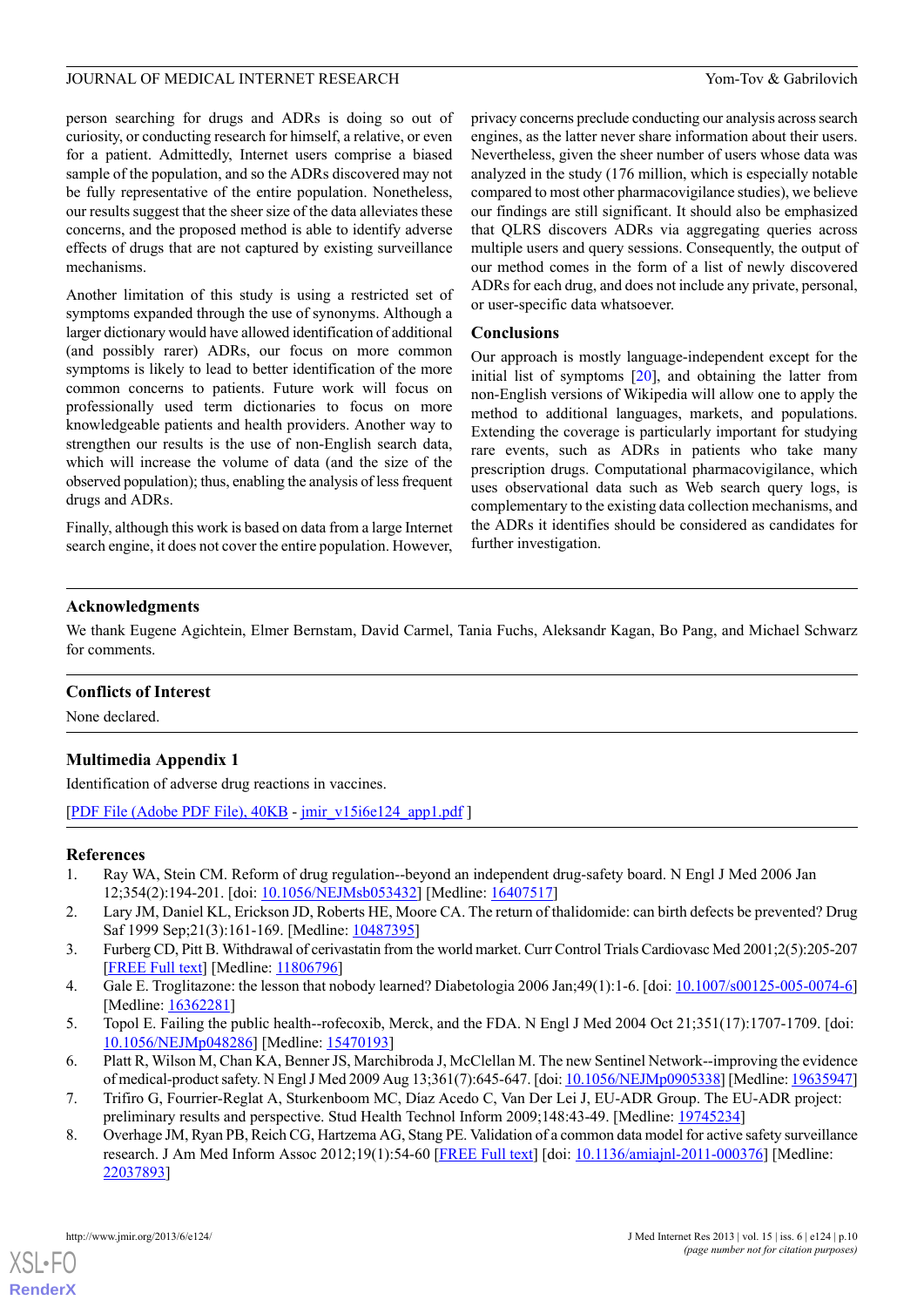- 9. Madigan D, Ryan P. What can we really learn from observational studies?: the need for empirical assessment of methodology for active drug safety surveillance and comparative effectiveness research. Epidemiology 2011 Sep;22(5):629-631. [doi: [10.1097/EDE.0b013e318228ca1d](http://dx.doi.org/10.1097/EDE.0b013e318228ca1d)] [Medline: [21811110\]](http://www.ncbi.nlm.nih.gov/entrez/query.fcgi?cmd=Retrieve&db=PubMed&list_uids=21811110&dopt=Abstract)
- 10. Stang PE, Ryan PB, Racoosin JA, Overhage JM, Hartzema AG, Reich C, et al. Advancing the science for active surveillance: rationale and design for the Observational Medical Outcomes Partnership. Ann Intern Med 2010 Nov 2;153(9):600-606. [doi: [10.1059/0003-4819-153-9-201011020-00010](http://dx.doi.org/10.1059/0003-4819-153-9-201011020-00010)] [Medline: [21041580](http://www.ncbi.nlm.nih.gov/entrez/query.fcgi?cmd=Retrieve&db=PubMed&list_uids=21041580&dopt=Abstract)]
- <span id="page-10-1"></span><span id="page-10-0"></span>11. Ryan PB, Welebob E, Hartzema AG, Stang PE, Overhage JM. Surveying US observational data sources and characteristics for drug safety needs. Pharm Med 2012 Aug 23;24(4):231-238. [doi: [10.1007/BF03256821\]](http://dx.doi.org/10.1007/BF03256821)
- <span id="page-10-2"></span>12. Backstrom L, Kleinberg J, Kumar R, Novak J. Spatial variation in search engine queries. 2008 Presented at: WWW2008; April 21-25, 2008; Beijing, China p. 366.
- <span id="page-10-3"></span>13. Richardson M. Learning about the world through long-term query logs. ACM Trans Web 2008 Oct 01;2(4):1-27 [\[FREE](http://research.microsoft.com/en-us/um/people/mattri/papers/LearningAboutTheWorld.pdf) [Full text](http://research.microsoft.com/en-us/um/people/mattri/papers/LearningAboutTheWorld.pdf)] [doi: [10.1145/1409220.1409224\]](http://dx.doi.org/10.1145/1409220.1409224)
- <span id="page-10-4"></span>14. Ginsberg J, Mohebbi M, Patel R, Brammer L, Smolinski M, Brilliant L. Detecting influenza epidemics using search engine query data. Nature 2008;457:1012-1014. [doi: [10.1038/nature07634\]](http://dx.doi.org/10.1038/nature07634)
- <span id="page-10-5"></span>15. Eysenbach G. Infodemiology and infoveillance: framework for an emerging set of public health informatics methods to analyze search, communication and publication behavior on the Internet. J Med Internet Res 2009;11(1):e11 [[FREE Full](http://www.jmir.org/2009/1/e11/) [text\]](http://www.jmir.org/2009/1/e11/) [doi: [10.2196/jmir.1157](http://dx.doi.org/10.2196/jmir.1157)] [Medline: [19329408\]](http://www.ncbi.nlm.nih.gov/entrez/query.fcgi?cmd=Retrieve&db=PubMed&list_uids=19329408&dopt=Abstract)
- <span id="page-10-6"></span>16. Fox S. Health topics 2011. Washington, DC: Pew Internet & American Life Project; 2011 Feb 01. URL: [http://www.](http://www.pewinternet.org/Reports/2011/HealthTopics.aspx) [pewinternet.org/Reports/2011/HealthTopics.aspx](http://www.pewinternet.org/Reports/2011/HealthTopics.aspx) [accessed 2013-05-29] [\[WebCite Cache ID 6Gz3XPrf2](http://www.webcitation.org/6Gz3XPrf2)]
- <span id="page-10-7"></span>17. Weber I, Jaimes A. Who uses web search for what? And how? In: WSDM11: Fourth ACM international conference on Web search and data mining. 2011 Presented at: WSDM; February 9-12, 2011; Hong Kong, China p. 15-24.
- <span id="page-10-9"></span><span id="page-10-8"></span>18. Humphreys A. MedAdNews. 2007. MedAdNews 200 World's Best Selling Medicines URL: [http://en.wikipedia.org/wiki/](http://en.wikipedia.org/wiki/List_of_bestselling_drugs) List of bestselling drugs [accessed 2013-05-29] [\[WebCite Cache ID 6Gz29e52G](http://www.webcitation.org/6Gz29e52G)]
- <span id="page-10-10"></span>19. World Health Organization. 1994. ICD10 Symptom Checklist for Mental Disorders URL: [http://www.who.int/](http://www.who.int/substance_abuse/research_tools/icd10symptomchecklist/en/) [substance\\_abuse/research\\_tools/icd10symptomchecklist/en/](http://www.who.int/substance_abuse/research_tools/icd10symptomchecklist/en/) [accessed 2013-06-07] [\[WebCite Cache ID 6HCWRINT6\]](http://www.webcitation.org/6HCWRINT6)
- 20. Wikipedia. List of medical symptoms URL: [http://en.wikipedia.org/wiki/List\\_of\\_medical\\_symptoms](http://en.wikipedia.org/wiki/List_of_medical_symptoms) [accessed 2013-05-29] [[WebCite Cache ID 6Gz3PUHmO](http://www.webcitation.org/6Gz3PUHmO)]
- 21. Hang Cui, Ji-Rong Wen, Jian-Yun Nie, Wei-Ying Ma. Query expansion by mining user logs. IEEE Trans Knowl Data Eng 2003 Jul;15(4):829-839 [\[FREE Full text\]](http://research.microsoft.com/en-us/um/people/jrwen/jrwen_files/publications/QE-TKDE.pdf) [doi: [10.1109/TKDE.2003.1209002](http://dx.doi.org/10.1109/TKDE.2003.1209002)]
- <span id="page-10-11"></span>22. Baeza-Yates R, Tiberi A. Extracting semantic relations from query logs. In: KDD '07 Proceedings of the 13th ACM SIGKDD international conference on Knowledge discovery and data mining. 2007 Presented at: KDD '07; 2007; Warsaw, Poland p. 76-85. [doi: [10.1145/1281192.1281204](http://dx.doi.org/10.1145/1281192.1281204)]
- <span id="page-10-12"></span>23. Van Der Heijden M, Hinne M, Kraaij W, Verberne S, van der Weide T. Using query logs and click data to create improved document descriptions. In: WSCD '09 Proceedings of the 2009 workshop on Web Search Click Data. 2009 Presented at: WSCD '09; February 9-12, 2009; Barcelona, Spain p. 64-67. [doi: [10.1145/1507509.1507519\]](http://dx.doi.org/10.1145/1507509.1507519)
- <span id="page-10-15"></span><span id="page-10-14"></span><span id="page-10-13"></span>24. Carmel D, Farchi E, Petruschka Y, Soffer A. Automatic query refinement using lexical affinities with maximal information gain. In: SIGIR '02 Proceedings of the 25th annual international ACM SIGIR conference on Research and development in information retrieval. 2002 Presented at: SIGIR; August 11-15, 2002; Tampere, Finland p. 290.
- <span id="page-10-16"></span>25. Fleiss JL. Measuring nominal scale agreement among many raters. Psychol bull 1971;76(5):378 [\[FREE Full text\]](http://www.wpic.pitt.edu/research/biometrics/Publications/Biometrics%20Archives%20PDF/395-1971%20Fleiss0001.pdf)
- 26. Upton G, Cook I. Oxford Dictionary of Statistics. Oxford, UK: Oxford University Press; 2002.
- <span id="page-10-17"></span>27. Kuhn M, Campillos M, Letunic I, Jensen L, Bork P. A side effect resource to capture phenotypic effects of drugs. Mol Syst Biol 2010;6:343 [[FREE Full text](http://dx.doi.org/10.1038/msb.2009.98)] [doi: [10.1038/msb.2009.98](http://dx.doi.org/10.1038/msb.2009.98)] [Medline: [20087340\]](http://www.ncbi.nlm.nih.gov/entrez/query.fcgi?cmd=Retrieve&db=PubMed&list_uids=20087340&dopt=Abstract)
- <span id="page-10-18"></span>28. US Food and Drug Administration. FDA Adverse Event Reporting System (FAERS): Latest Quarterly Data Files URL: <http://www.fda.gov/Drugs/GuidanceComplianceRegulatoryInformation/Surveillance/AdverseDrugEffects/ucm082193.htm> [accessed 2013-06-07] [\[WebCite Cache ID 6HCVNNWHO](http://www.webcitation.org/6HCVNNWHO)]
- <span id="page-10-19"></span>29. DuMouchel W. Bayesian data mining in large frequency tables, with an application to the FDA spontaneous reporting system. American statistician 1999;53:177-189.
- <span id="page-10-20"></span>30. Zorych I, Madigan D, Ryan P, Bate A. Disproportionality methods for pharmacovigilance in longitudinal observational databases. Stat Methods Med Res 2013 Feb; 22(1): 39-56. [doi:  $\frac{10.1177}{0962280211403602}$  [Medline: [21878461](http://www.ncbi.nlm.nih.gov/entrez/query.fcgi?cmd=Retrieve&db=PubMed&list_uids=21878461&dopt=Abstract)]
- <span id="page-10-23"></span><span id="page-10-22"></span><span id="page-10-21"></span>31. Szarfman A, Machado SG, O'Neill RT. Use of screening algorithms and computer systems to efficiently signal higher than expected combinations of drugs and events in the US FDA's spontaneous reports database. Drug Safety 2004;25:381-392 [[FREE Full text](http://www.fda.gov/downloads/ScienceResearch/SpecialTopics/WomensHealthResearch/UCM247691.pdf)]
- <span id="page-10-24"></span>32. Wilson AM, Thabane L, Holbrook A. Application of data mining techniques in pharmacovigilance. Brit J Clin Pharmacology 2003;57:127-134. [doi: [10.1046/j.1365-2125.2003.01968.x](http://dx.doi.org/10.1046/j.1365-2125.2003.01968.x)]
- 33. Schulze R. Meta-analysis: A Comparison of Approaches. Cambridge, MA: Hogrefe & Huber; 2004.
- 34. Duda R, Hart P, Strok DG. Pattern Classification. New York: John Wiley & Sons; 2001.
- 35. van Rijsbergen CJ. Information Retrieval (2nd ed). London: Butterworths; 1979.
- 36. Demsar J. Statistical comparisons of classifiers over multiple data sets. JMLR 2006;7:1-30 [[FREE Full text\]](http://jmlr.org/papers/volume7/demsar06a/demsar06a.pdf)

 $XS$  $\cdot$ FC **[RenderX](http://www.renderx.com/)**